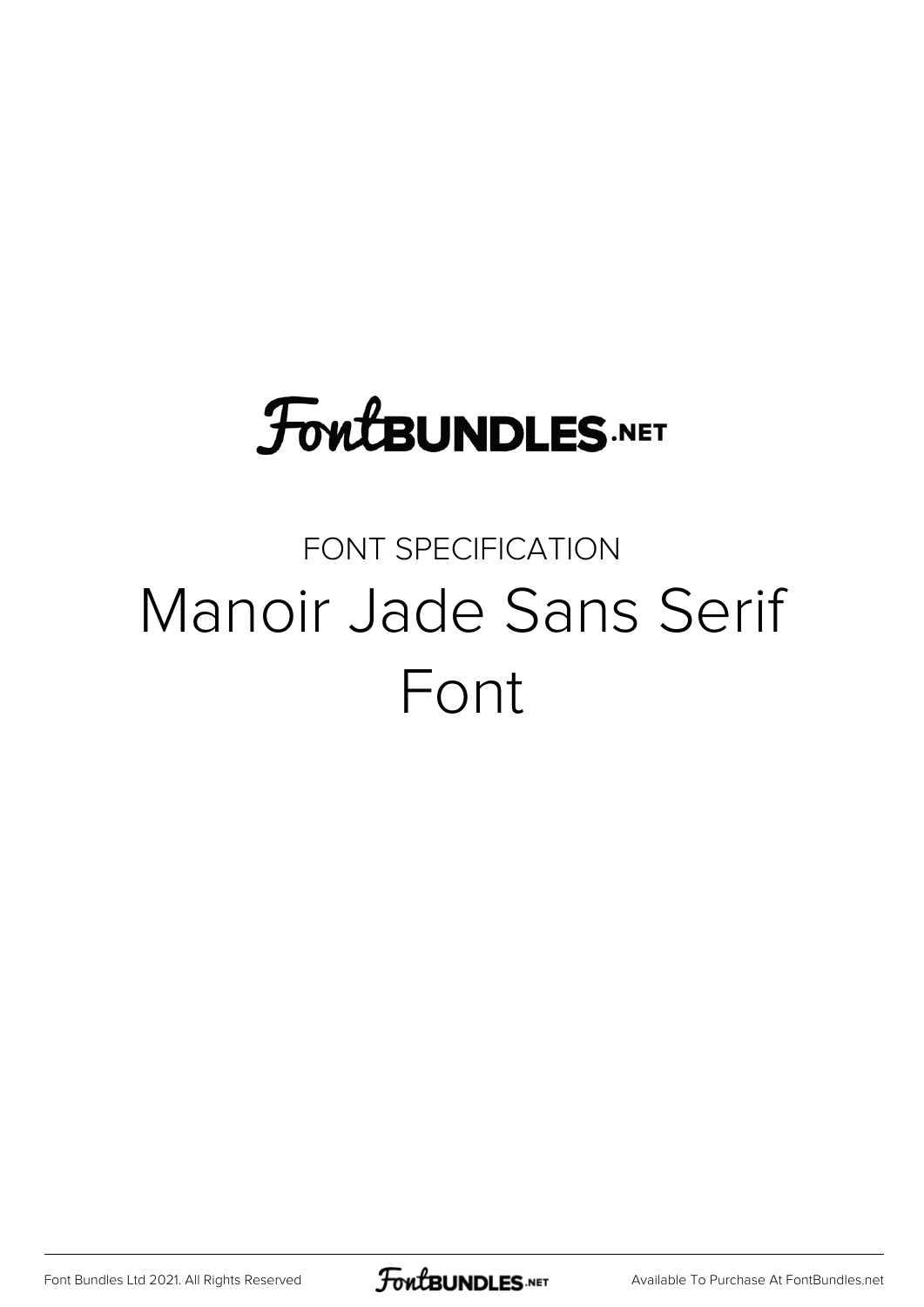#### MANOIR JADE - Regular

**Uppercase Characters** 

#### ABCJEFGHIJKLMNOPQ RSTUVWXYZ

Lowercase Characters

### abcdefghijklmnopgrst UVWXYZ

**Numbers** 

#### 0123456789

**Punctuation and Symbols** 



All Other Glyphs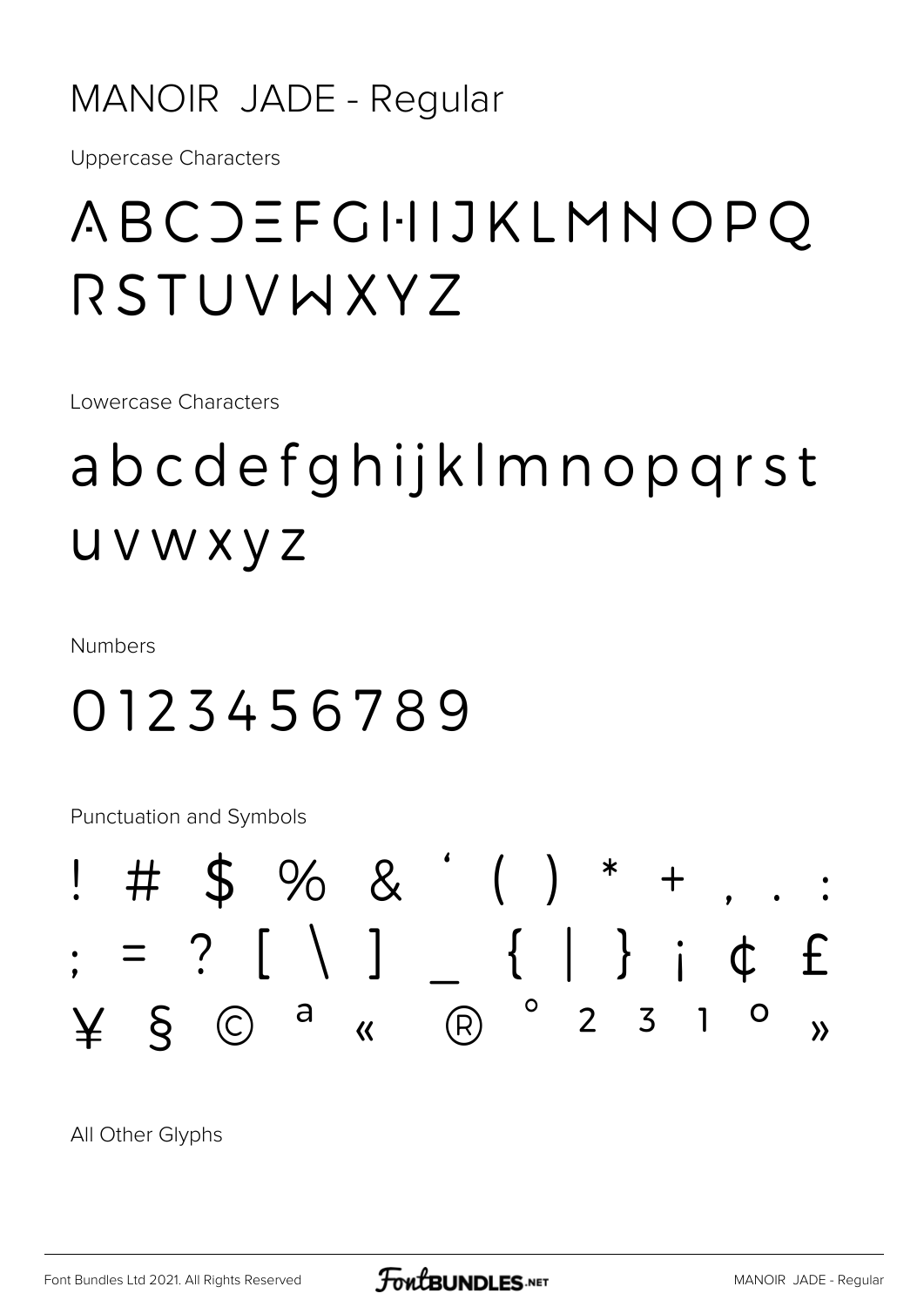# À Á Â Ã Ä Å Æ Ç È É Ê Ë Ì Í Î Ï Ñ Ò Ó Ô Õ Ö × Ø Ù Ú Û Ü Ý ß à á â ã ä å æ ç è é ê ë ì í î ï ñ ò ó ô õ ö ø ù ú û ü ý ÿ ı Œ œ Š